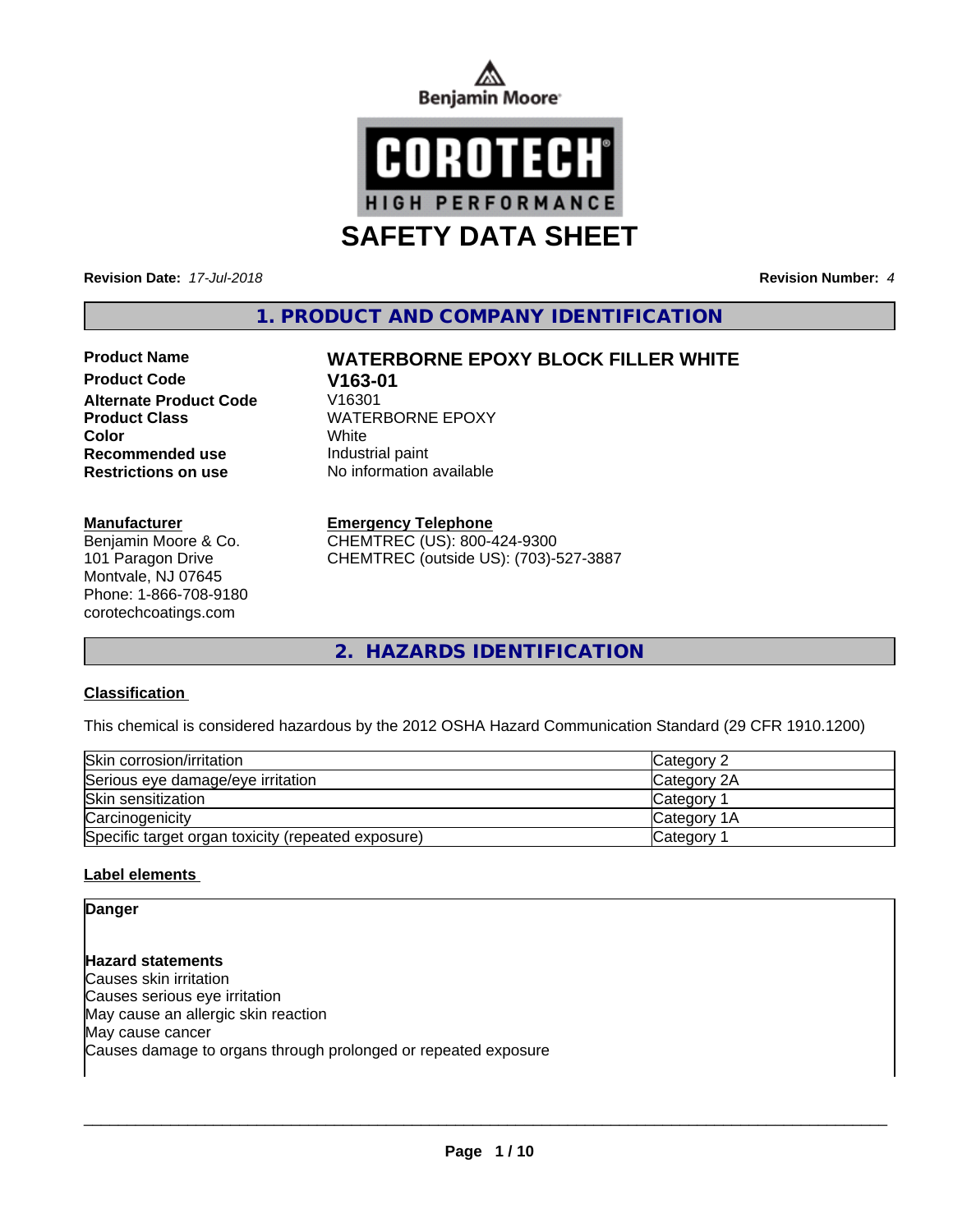

**Appearance** liquid

**Odor** little or no odor

### **Precautionary Statements - Prevention**

Obtain special instructions before use Do not handle until all safety precautions have been read and understood Use personal protective equipment as required Wash face, hands and any exposed skin thoroughly after handling Contaminated work clothing should not be allowed out of the workplace Do not breathe dust/fume/gas/mist/vapors/spray Do not eat, drink or smoke when using this product Wear protective gloves/protective clothing/eye protection/face protection

### **Precautionary Statements - Response**

IF exposed or concerned: Get medical advice/attention

### **Eyes**

IF IN EYES: Rinse cautiously with water for several minutes. Remove contact lenses, if present and easy to do. Continue rinsing

If eye irritation persists: Get medical advice/attention

### **Skin**

IF ON SKIN: Wash with plenty of soap and water Take off contaminated clothing and wash before reuse If skin irritation or rash occurs: Get medical advice/attention

### **Precautionary Statements - Storage**

Store locked up

### **Precautionary Statements - Disposal**

Dispose of contents/container to an approved waste disposal plant

### **Hazards not otherwise classified (HNOC)**

Not applicable

### **Other information**

No information available

### **Other hazards**

 **IMPORTANT:** Designed to be mixed with other components. Mixture will have hazards of all components. Before opening packages, read all warning labels. Follow all precautions.

## **3. COMPOSITION INFORMATION ON COMPONENTS**

| <b>Chemical name</b>   | CAS No.    | Weight-%        |
|------------------------|------------|-----------------|
| Limestone              | 1317-65-3  | $\sim$ $-$<br>້ |
| crystalline<br>Silica. | 14808-60-7 | ີ               |
| Titanium dioxide       | 13463-67-7 | $\cdot$ $\sim$  |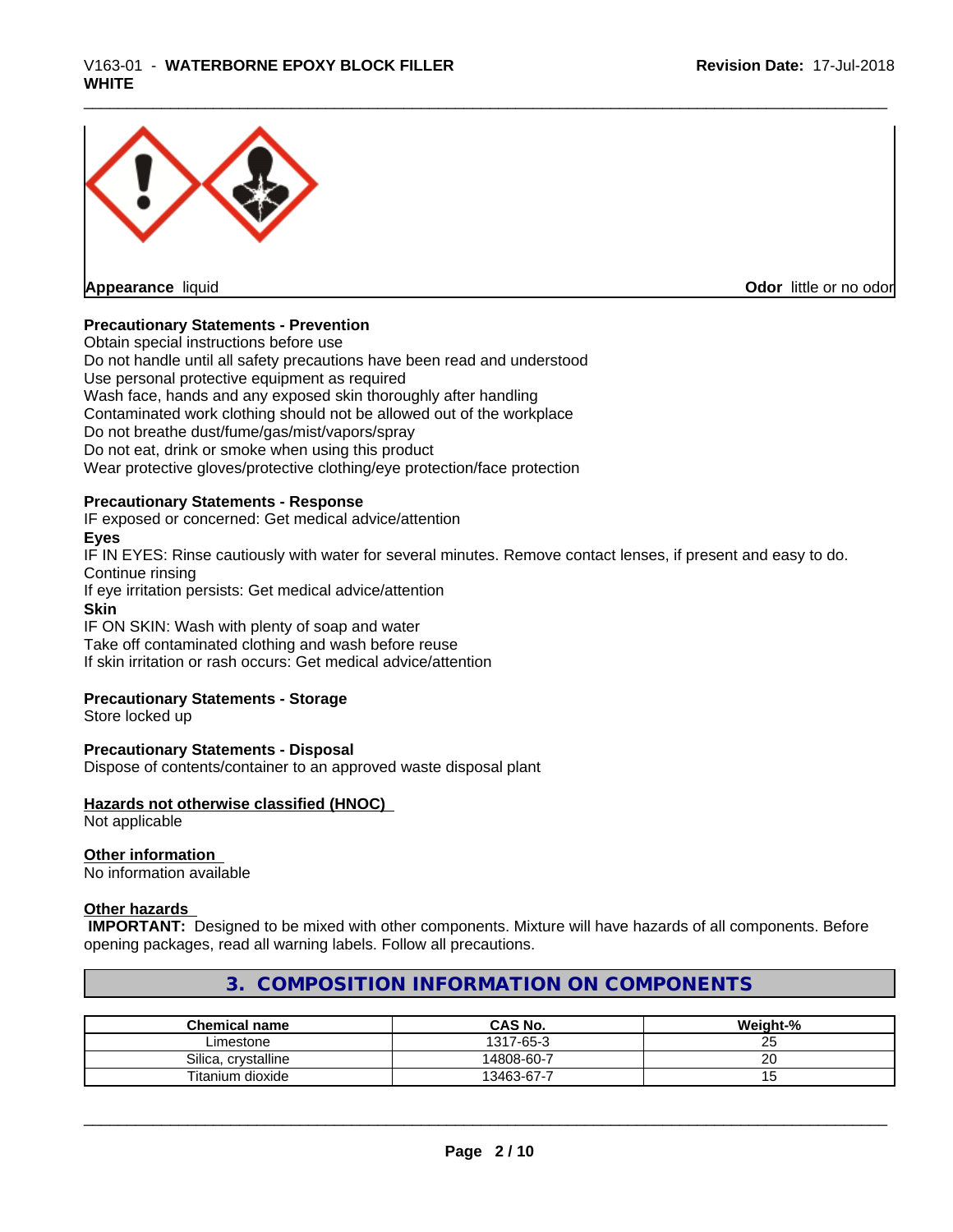| 4.4-isopropylidenediphenol-epichlorohydrin       | 25068-38-6 |  |
|--------------------------------------------------|------------|--|
| copolvmer                                        |            |  |
| ' Oxirane, mono[(C12-14-alkyloxy)methyl] derivs. | 68609-97-2 |  |

|                                                  | 4. FIRST AID MEASURES                                                                                                                                                                                                               |
|--------------------------------------------------|-------------------------------------------------------------------------------------------------------------------------------------------------------------------------------------------------------------------------------------|
| <b>General Advice</b>                            | No hazards which require special first aid measures.                                                                                                                                                                                |
| <b>Eye Contact</b>                               | Rinse thoroughly with plenty of water for at least 15 minutes and consult a<br>physician.                                                                                                                                           |
| <b>Skin Contact</b>                              | Wash off immediately with soap and plenty of water while removing all<br>contaminated clothes and shoes. If skin irritation persists, call a physician. Wash<br>clothing before reuse. Destroy contaminated articles such as shoes. |
| <b>Inhalation</b>                                | Move to fresh air. If symptoms persist, call a physician.                                                                                                                                                                           |
| Ingestion                                        | Clean mouth with water and afterwards drink plenty of water. Consult a physician<br>if necessary.                                                                                                                                   |
| <b>Most Important</b><br><b>Symptoms/Effects</b> | May cause allergic skin reaction.                                                                                                                                                                                                   |
| <b>Notes To Physician</b>                        | Treat symptomatically.                                                                                                                                                                                                              |

**5. FIRE-FIGHTING MEASURES**

| <b>Suitable Extinguishing Media</b>                                              | Use extinguishing measures that are appropriate to local<br>circumstances and the surrounding environment.                                   |
|----------------------------------------------------------------------------------|----------------------------------------------------------------------------------------------------------------------------------------------|
| <b>Protective Equipment And Precautions For</b><br><b>Firefighters</b>           | As in any fire, wear self-contained breathing apparatus<br>pressure-demand, MSHA/NIOSH (approved or equivalent)<br>and full protective gear. |
| <b>Specific Hazards Arising From The Chemical</b>                                | Closed containers may rupture if exposed to fire or<br>extreme heat.                                                                         |
| <b>Sensitivity To Mechanical Impact</b>                                          | No.                                                                                                                                          |
| <b>Sensitivity To Static Discharge</b>                                           | No.                                                                                                                                          |
| <b>Flash Point Data</b><br>Flash Point (°F)<br>Flash Point (°C)<br><b>Method</b> | Not applicable<br>Not applicable<br>Not applicable                                                                                           |
| <b>Flammability Limits In Air</b>                                                |                                                                                                                                              |
| Lower flammability limit:<br><b>Upper flammability limit:</b>                    | Not applicable<br>Not applicable                                                                                                             |
|                                                                                  |                                                                                                                                              |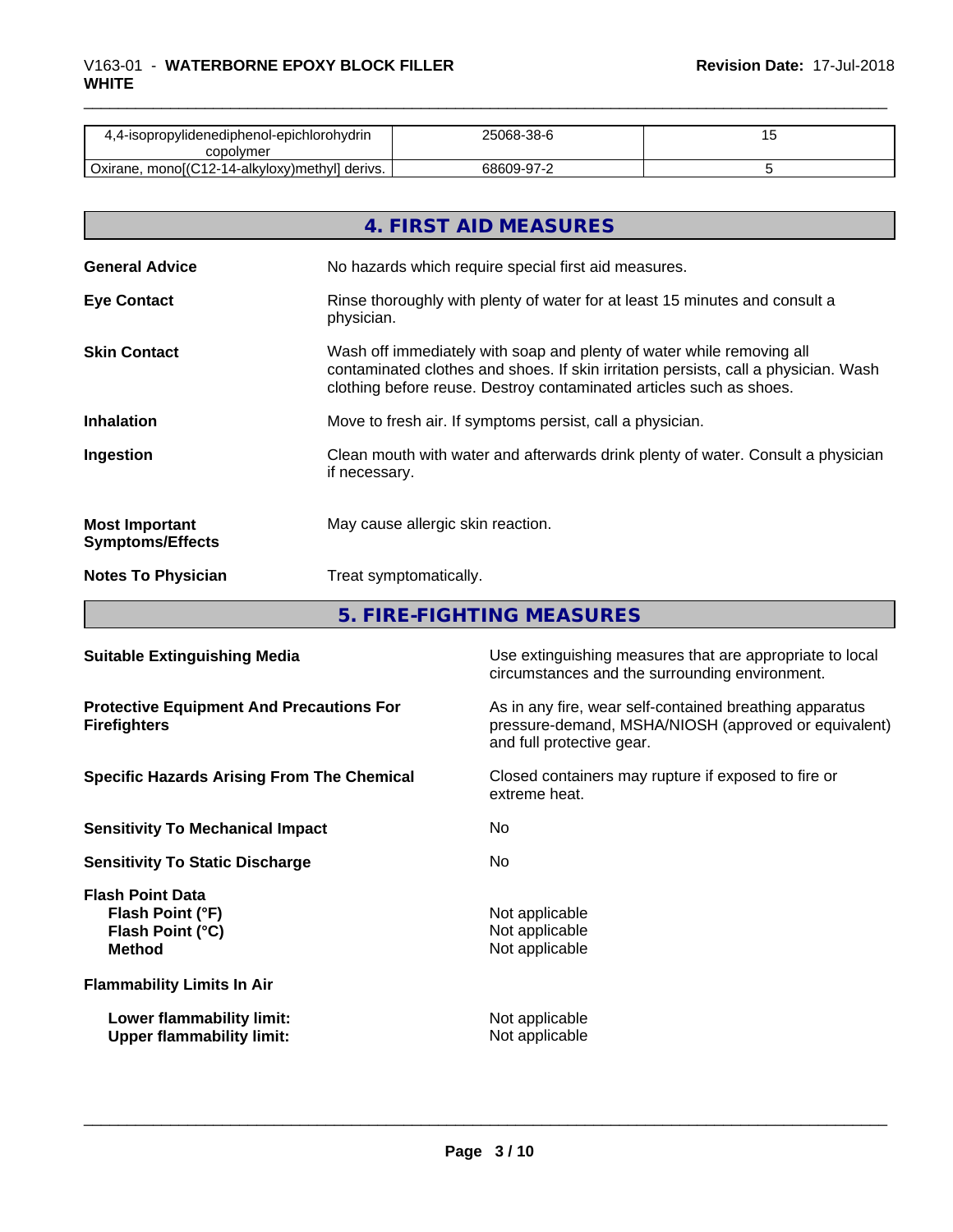| <b>NFPA</b> | Health: 1 | <b>Flammability: 0</b> | <b>Instability: 0</b> | <b>Special: Not Applicable</b> |
|-------------|-----------|------------------------|-----------------------|--------------------------------|
|             |           |                        |                       |                                |

### **NFPA Legend**

- 0 Not Hazardous
- 1 Slightly
- 2 Moderate
- 3 High
- 4 Severe

*The ratings assigned are only suggested ratings, the contractor/employer has ultimate responsibilities for NFPA ratings where this system is used.*

*Additional information regarding the NFPA rating system is available from the National Fire Protection Agency (NFPA) at www.nfpa.org.*

# **6. ACCIDENTAL RELEASE MEASURES Personal Precautions** Avoid contact with skin, eyes and clothing. Ensure adequate ventilation. **Other Information Prevent further leakage or spillage if safe to do so. Environmental precautions** See Section 12 for additional Ecological Information. **Methods for Cleaning Up** Soak up with inert absorbent material. Sweep up and shovel into suitable containers for disposal. **7. HANDLING AND STORAGE** Handling **Handling** Avoid contact with skin, eyes and clothing. Avoid breathing vapors, spray mists or sanding dust. In case of insufficient ventilation, wear suitable respiratory equipment. **Storage** Keep container tightly closed. Keep out of the reach of children. **Incompatible Materials** No information available

### **8. EXPOSURE CONTROLS/PERSONAL PROTECTION**

### **Exposure Limits**

| <b>Chemical name</b> | <b>ACGIH TLV</b>             | <b>OSHA PEL</b>                               |
|----------------------|------------------------------|-----------------------------------------------|
| Limestone            | N/E                          | 15 mg/m $3$ - TWA<br>$5 \text{ ma/m}^3$ - TWA |
| Silica, crystalline  | $0.025 \text{ ma/m}^3$ - TWA |                                               |
| Titanium dioxide     | 10 mg/m $3$ - TWA            | $15 \text{ mg/m}^3$ - TWA                     |

### **Legend**

ACGIH - American Conference of Governmental Industrial Hygienists Exposure Limits OSHA - Occupational Safety & Health Administration Exposure Limits N/E - Not Established

**Engineering Measures** Ensure adequate ventilation, especially in confined areas.

 $\overline{\phantom{a}}$  ,  $\overline{\phantom{a}}$  ,  $\overline{\phantom{a}}$  ,  $\overline{\phantom{a}}$  ,  $\overline{\phantom{a}}$  ,  $\overline{\phantom{a}}$  ,  $\overline{\phantom{a}}$  ,  $\overline{\phantom{a}}$  ,  $\overline{\phantom{a}}$  ,  $\overline{\phantom{a}}$  ,  $\overline{\phantom{a}}$  ,  $\overline{\phantom{a}}$  ,  $\overline{\phantom{a}}$  ,  $\overline{\phantom{a}}$  ,  $\overline{\phantom{a}}$  ,  $\overline{\phantom{a}}$ 

### **Personal Protective Equipment**

| <b>Eye/Face Protection</b> | Safety glasses with side-shields.          |
|----------------------------|--------------------------------------------|
| <b>Skin Protection</b>     | Protective gloves and impervious clothing. |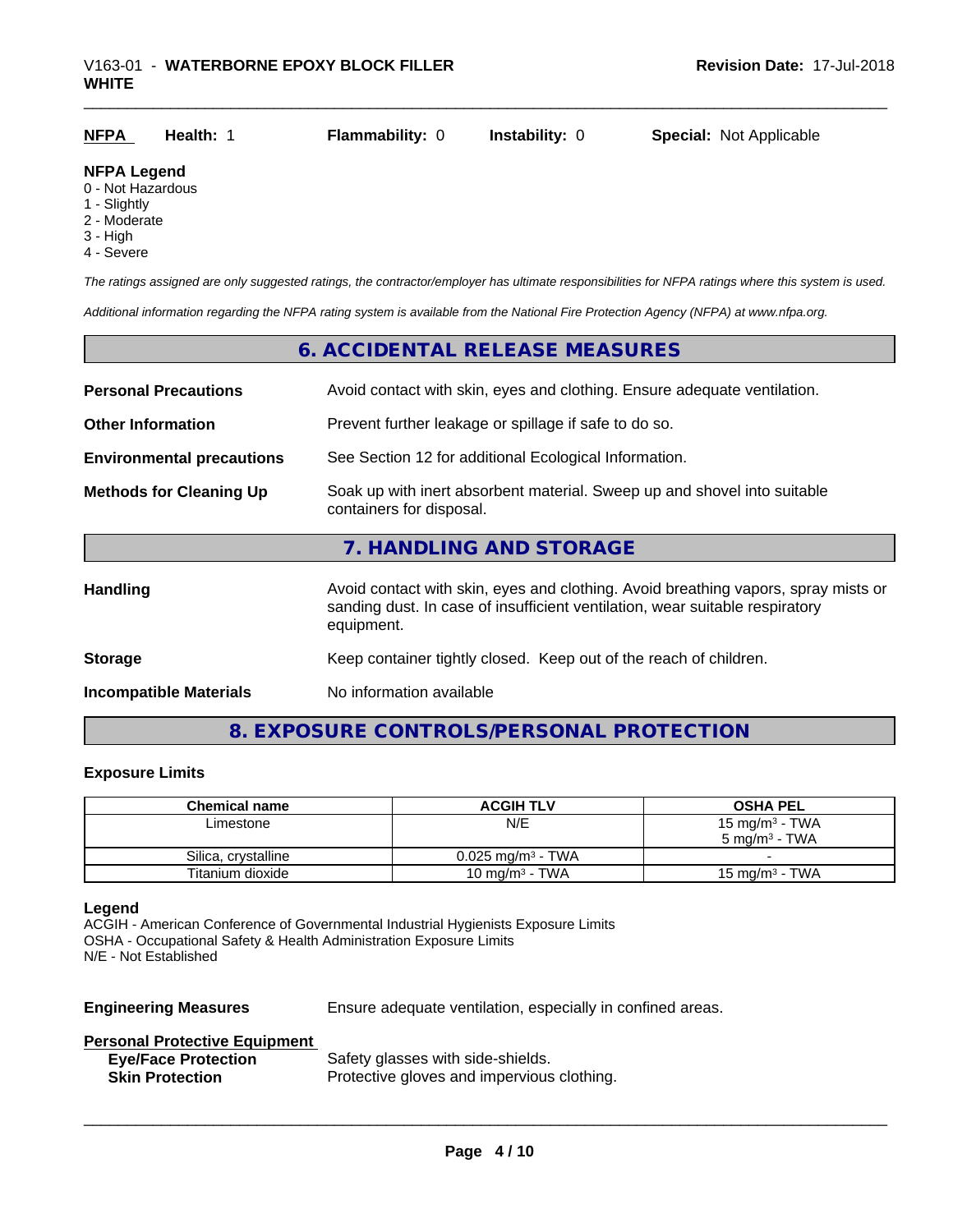**Respiratory Protection** In case of insufficient ventilation wear suitable respiratory equipment.

**Hygiene Measures** Avoid contact with skin, eyes and clothing. Remove and wash contaminated clothing before re-use. Wash thoroughly after handling.

### **9. PHYSICAL AND CHEMICAL PROPERTIES**

**Appearance** liquid **Odor Odor** little or no odor<br> **Odor Threshold Containery of the Containery of the Containery of the Containery of the Containery of the Containery of the Containery of the Containery of the Containery of the Container Density (Ibs/gal)** 13.1 - 13.2 **Specific Gravity** 1.56 - 1.59 **pH** No information available **Viscosity (cps)** No information available **Solubility(ies)** No information available **Evaporation Rate No information available No information available Vapor pressure @20 °C (kPa)** No information available **Vapor density No information available No** information available **Wt. % Solids** 70 - 80 **Vol. % Solids** 55 - 65<br> **Wt. % Volatiles** 20 - 30 **Wt. % Volatiles Vol. % Volatiles** 35 - 45<br> **VOC Requiatory Limit (q/L)** 250 <250 **VOC** Regulatory Limit (g/L) **Boiling Point (°F)** 212 **Boiling Point (°C)** 100 **Freezing Point (°F)** 32 **Freezing Point (°C)** 0 **Flash Point (°F)**<br> **Flash Point (°C)**<br> **Flash Point (°C)**<br> **C Flash Point (°C) Method** Not applicable **Flammability (solid, gas)** Not applicable<br> **Upper flammability limit:** Not applicable **Upper flammability limit: Lower flammability limit:** Not applicable **Autoignition Temperature (°F)** No information available **Autoignition Temperature (°C)** No information available **Decomposition Temperature (°F)** No information available **Decomposition Temperature (°C)** No information available **Partition coefficient Contract Contract Contract Contract Contract Contract Contract Contract Contract Contract Contract Contract Contract Contract Contract Contract Contract Contract Contract Contract Contract Contract** 

# **No information available No information available**

## **10. STABILITY AND REACTIVITY**

| <b>Reactivity</b>                       | Not Applicable                           |
|-----------------------------------------|------------------------------------------|
| <b>Chemical Stability</b>               | Stable under normal conditions.          |
| <b>Conditions to avoid</b>              | Prevent from freezing.                   |
| <b>Incompatible Materials</b>           | No materials to be especially mentioned. |
| <b>Hazardous Decomposition Products</b> | None under normal use.                   |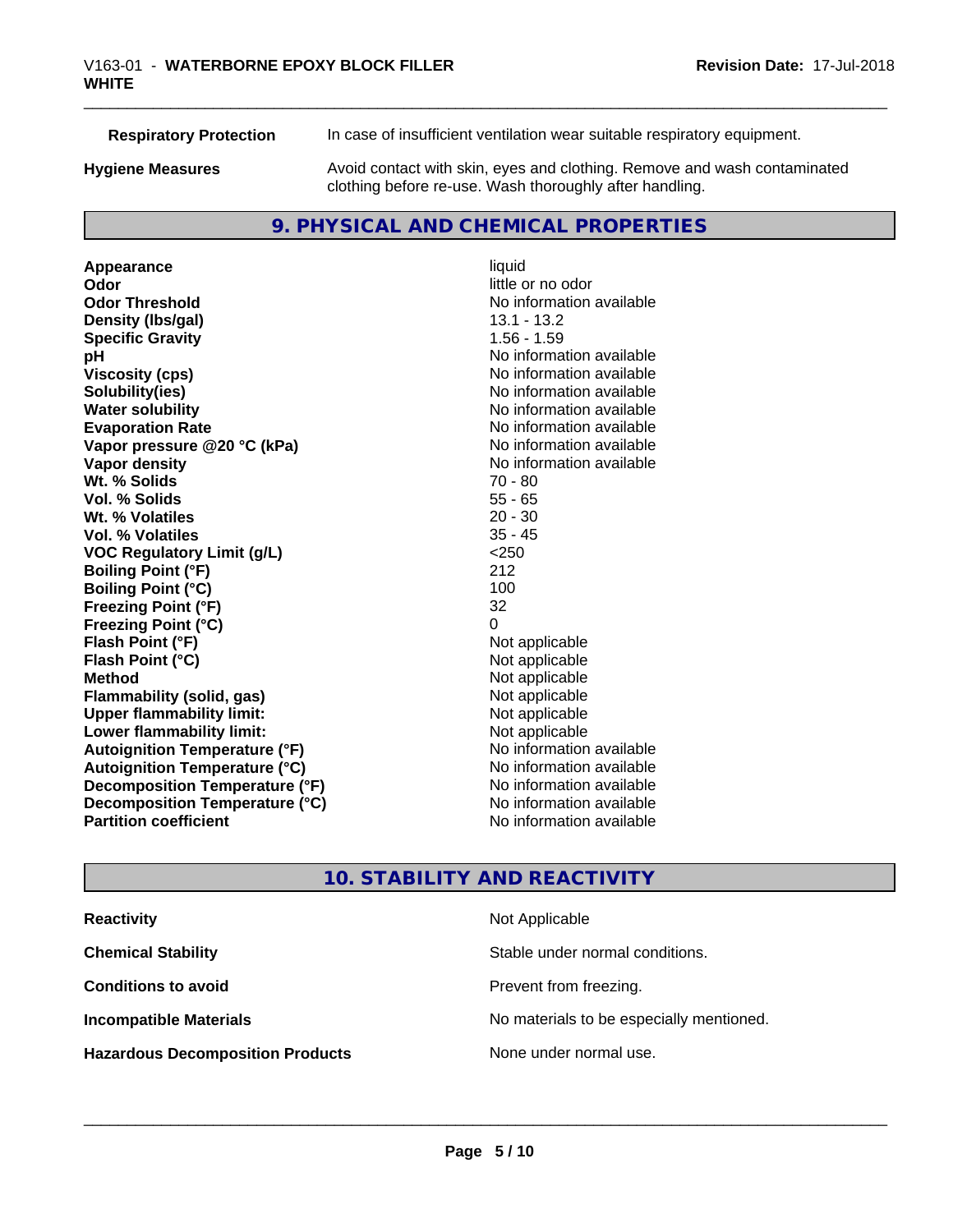# **Possibility of hazardous reactions** None under normal conditions of use. **11. TOXICOLOGICAL INFORMATION Product Information Information on likely routes of exposure Principal Routes of Exposure** Eye contact, skin contact and inhalation. **Acute Toxicity**

**Product Information** No information available

### **Symptoms related to the physical,chemical and toxicological characteristics**

**Symptoms** No information available

### **Delayed and immediate effects as well as chronic effects from short and long-term exposure**

| Eye contact                     | May cause slight irritation.                                                      |
|---------------------------------|-----------------------------------------------------------------------------------|
| <b>Skin contact</b>             | Substance may cause slight skin irritation. Prolonged or repeated contact may dry |
|                                 | skin and cause irritation.                                                        |
| <b>Inhalation</b>               | May cause irritation of respiratory tract.                                        |
| Ingestion                       | Ingestion may cause gastrointestinal irritation, nausea, vomiting and diarrhea.   |
| <b>Sensitization</b>            | May cause an allergic skin reaction                                               |
| <b>Neurological Effects</b>     | No information available.                                                         |
| <b>Mutagenic Effects</b>        | No information available.                                                         |
| <b>Reproductive Effects</b>     | No information available.                                                         |
| <b>Developmental Effects</b>    | No information available.                                                         |
| <b>Target organ effects</b>     | No information available.                                                         |
| <b>STOT - single exposure</b>   | No information available.                                                         |
| <b>STOT - repeated exposure</b> | Causes damage to organs through prolonged or repeated exposure if inhaled.        |
| Other adverse effects           | No information available.                                                         |
| <b>Aspiration Hazard</b>        | No information available                                                          |

### **Numerical measures of toxicity**

### **The following values are calculated based on chapter 3.1 of the GHS document**

**ATEmix (oral)** 2984 mg/kg

### **Component Information**

Silica, crystalline LD50 Oral: 500 mg/kg (Rat) Titanium dioxide LD50 Oral: > 10000 mg/kg (Rat) 4,4-isopropylidenediphenol-epichlorohydrin copolymer LD50 Oral: mg/kg (Rat) Oxirane, mono[(C12-14-alkyloxy)methyl] derivs. LD50 Oral: mg/kg (Rat) LD50 Dermal: > mg/kg (Rabbit) Sensitization May cause sensitization by skin contact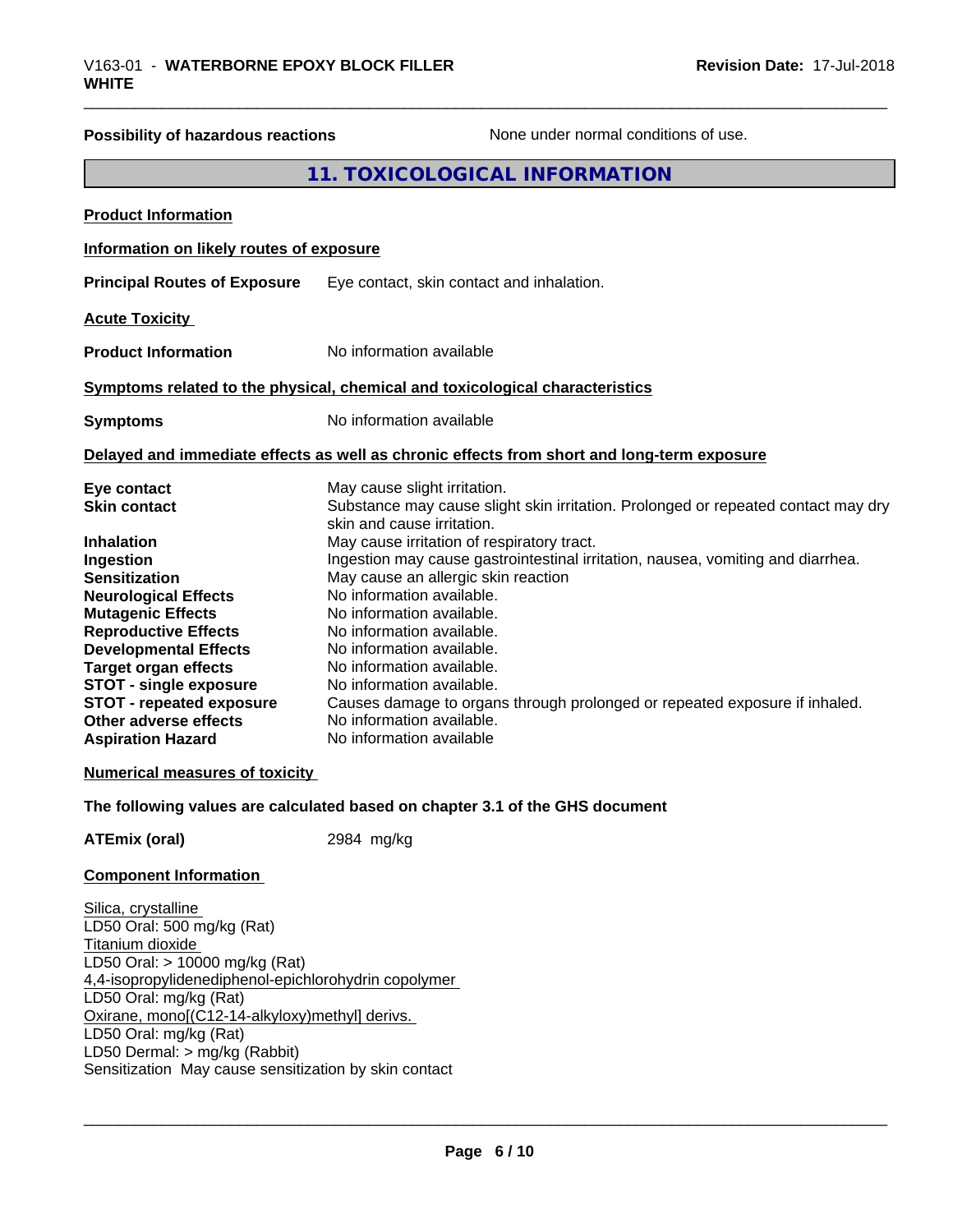### **Carcinogenicity**

*The information below indicateswhether each agency has listed any ingredient as a carcinogen:.*

| <b>Chemical name</b> | <b>IARC</b>          | <b>NTP</b>  | <b>OSHA</b> |
|----------------------|----------------------|-------------|-------------|
|                      | . - Human Carcinogen | Known Human | Listed      |
| Silica, crystalline  |                      | Carcinogen  |             |
|                      | 2B - Possible Human  |             | Listed      |
| Titanium dioxide     | Carcinoɑen           |             |             |

• Crystalline Silica has been determined to be carcinogenic to humans by IARC (1) when in respirable form. Risk of cancer depends on duration and level of inhalation exposure to spray mist or dust from sanding the dried paint.

• Although IARC has classified titanium dioxide as possibly carcinogenic to humans (2B), their summary concludes: "No significant exposure to titanium dioxide is thought to occur during the use of products in which titanium dioxide is bound to other materials, such as paint."

### **Legend**

IARC - International Agency for Research on Cancer NTP - National Toxicity Program OSHA - Occupational Safety & Health Administration

**12. ECOLOGICAL INFORMATION**

### **Ecotoxicity Effects**

The environmental impact of this product has not been fully investigated.

### **Product Information**

### **Acute Toxicity to Fish**

No information available

### **Acute Toxicity to Aquatic Invertebrates**

No information available

### **Acute Toxicity to Aquatic Plants**

No information available

### **Persistence / Degradability**

No information available.

### **Bioaccumulation**

No information available.

### **Mobility in Environmental Media**

No information available.

### **Ozone**

No information available

### **Component Information**

### **Acute Toxicity to Fish**

Titanium dioxide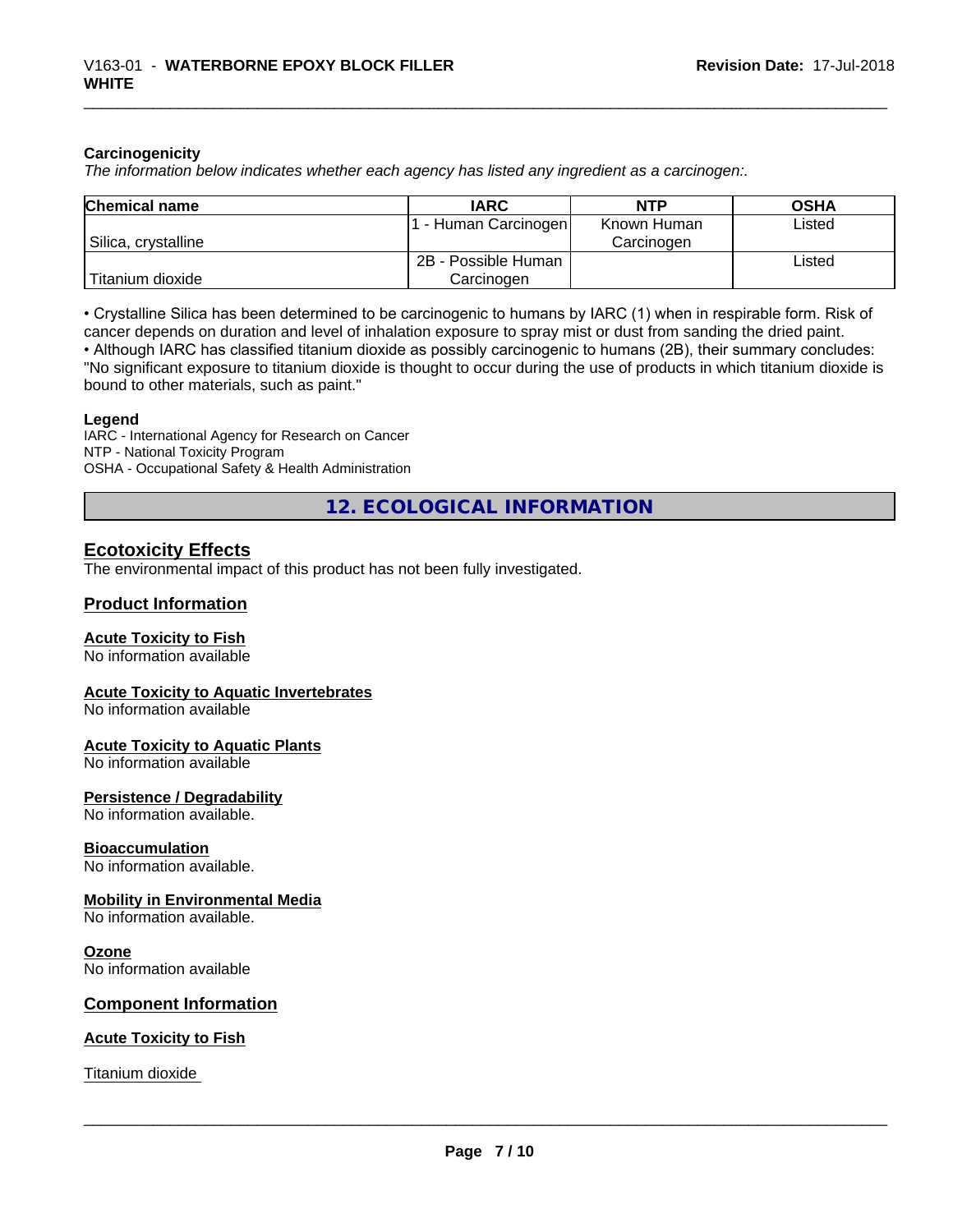# \_\_\_\_\_\_\_\_\_\_\_\_\_\_\_\_\_\_\_\_\_\_\_\_\_\_\_\_\_\_\_\_\_\_\_\_\_\_\_\_\_\_\_\_\_\_\_\_\_\_\_\_\_\_\_\_\_\_\_\_\_\_\_\_\_\_\_\_\_\_\_\_\_\_\_\_\_\_\_\_\_\_\_\_\_\_\_\_\_\_\_\_\_ V163-01 - **WATERBORNE EPOXY BLOCK FILLER WHITE**

### $LC50:$  > 1000 mg/L (Fathead Minnow - 96 hr.) 4,4-isopropylidenediphenol-epichlorohydrin copolymer LC50: 1.5 mg/L (Rainbow Trout - 96 hr.)

### **Acute Toxicity to Aquatic Invertebrates**

No information available

### **Acute Toxicity to Aquatic Plants**

No information available

|                              | 13. DISPOSAL CONSIDERATIONS                                                                                                                                                                                               |
|------------------------------|---------------------------------------------------------------------------------------------------------------------------------------------------------------------------------------------------------------------------|
| <b>Waste Disposal Method</b> | Dispose of in accordance with federal, state, and local regulations. Local<br>requirements may vary, consult your sanitation department or state-designated<br>environmental protection agency for more disposal options. |
|                              | 14. TRANSPORT INFORMATION                                                                                                                                                                                                 |
| <b>DOT</b>                   | Not regulated                                                                                                                                                                                                             |
| <b>ICAO/IATA</b>             | Not regulated                                                                                                                                                                                                             |
| <b>IMDG/IMO</b>              | Not regulated                                                                                                                                                                                                             |
|                              | <b>15. REGULATORY INFORMATION</b>                                                                                                                                                                                         |

### **International Inventories**

| <b>TSCA: United States</b> | Yes - All components are listed or exempt. |
|----------------------------|--------------------------------------------|
| <b>DSL: Canada</b>         | Yes - All components are listed or exempt. |

### **Federal Regulations**

### **SARA 311/312 hazardous categorization**

| Acute health hazard               | Yes |
|-----------------------------------|-----|
| Chronic Health Hazard             | Yes |
| Fire hazard                       | Nο  |
| Sudden release of pressure hazard | Nο  |
| Reactive Hazard                   | N٥  |

### **SARA 313**

Section 313 of Title III of the Superfund Amendments and Reauthorization Act of 1986 (SARA). This product contains a chemical or chemicals which are subject to the reporting requirements of the Act and Title 40 of the Code of Federal Regulations, Part 372:

*None*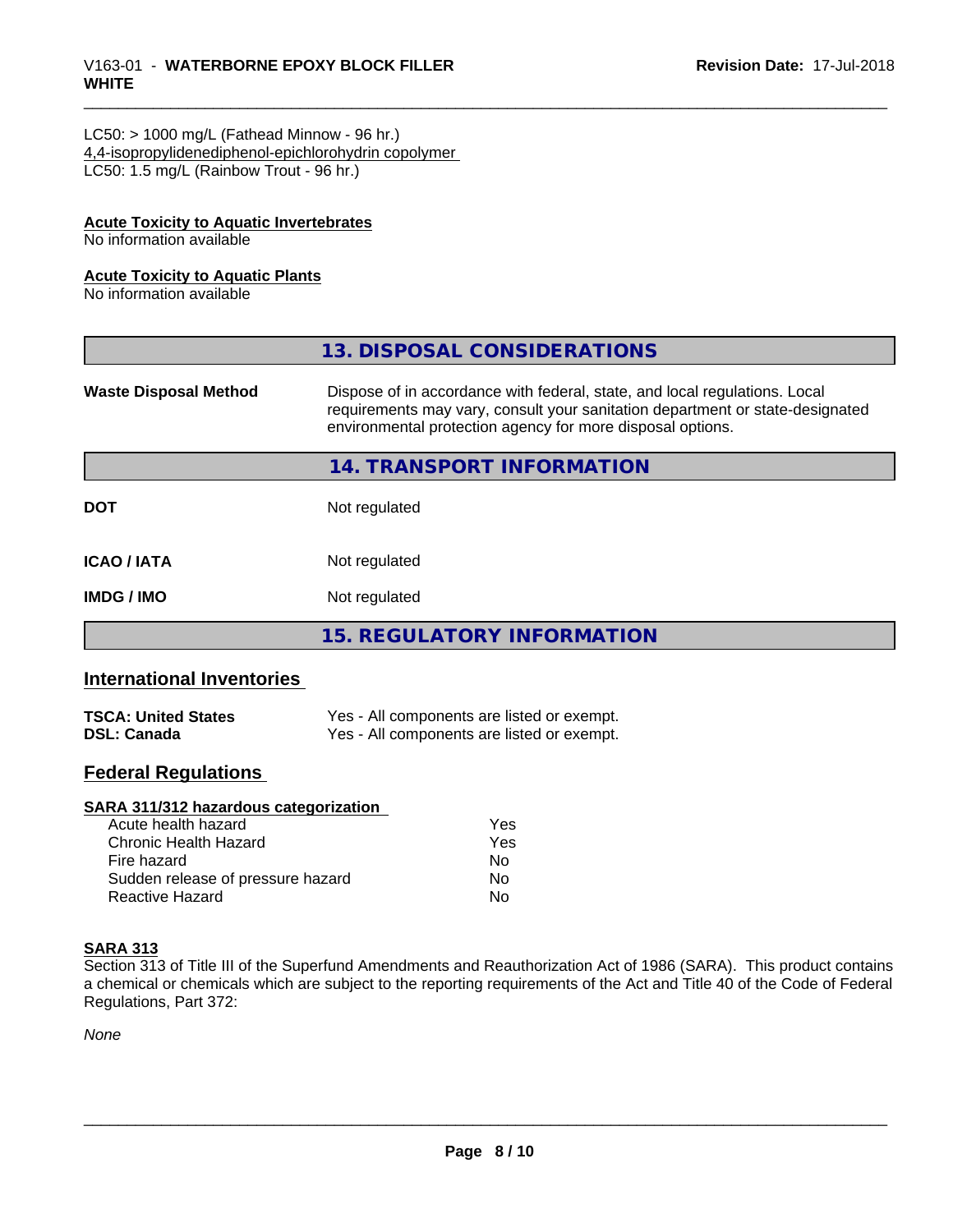### **Clean Air Act,Section 112 Hazardous Air Pollutants (HAPs) (see 40 CFR 61)**

This product contains the following HAPs:

*None*

### **US State Regulations**

### **California Proposition 65**

# **AVIMARNING:** Cancer and Reproductive Harm– www.P65warnings.ca.gov

### **State Right-to-Know**

| <b>Chemical name</b> | <b>Massachusetts</b> | <b>New Jersey</b> | Pennsylvania |
|----------------------|----------------------|-------------------|--------------|
| ∟imestone            |                      |                   |              |
| Silica, crystalline  |                      |                   |              |
| Titanium dioxide     |                      |                   |              |

### **Legend**

X - Listed

## **16. OTHER INFORMATION**

| HMIS | Health: 1* | <b>Flammability: 0</b> | <b>Reactivity: 0</b> | $PPE: -$ |
|------|------------|------------------------|----------------------|----------|
|      |            |                        |                      |          |

### **HMIS Legend**

- 0 Minimal Hazard
- 1 Slight Hazard
- 2 Moderate Hazard
- 3 Serious Hazard
- 4 Severe Hazard
- Chronic Hazard
- X Consult your supervisor or S.O.P. for "Special" handling instructions.

*Note: The PPE rating has intentionally been left blank. Choose appropriate PPE that will protect employees from the hazards the material will present under the actual normal conditions of use.*

*Caution: HMISÒ ratings are based on a 0-4 rating scale, with 0 representing minimal hazards or risks, and 4 representing significant hazards or risks. Although HMISÒ ratings are not required on MSDSs under 29 CFR 1910.1200, the preparer, has chosen to provide them. HMISÒ ratings are to be used only in conjunction with a fully implemented HMISÒ program by workers who have received appropriate HMISÒ training. HMISÒ is a registered trade and service mark of the NPCA. HMISÒ materials may be purchased exclusively from J. J. Keller (800) 327-6868.*

 **WARNING!** If you scrape, sand, or remove old paint, you may release lead dust. LEAD IS TOXIC. EXPOSURE TO LEAD DUST CAN CAUSE SERIOUS ILLNESS, SUCH AS BRAIN DAMAGE, ESPECIALLY IN CHILDREN. PREGNANT WOMEN SHOULD ALSO AVOID EXPOSURE. Wear a NIOSH approved respirator to control lead exposure. Clean up carefully with a HEPA vacuum and a wet mop. Before you start, find out how to protect yourself and your family by contacting the National Lead Information Hotline at 1-800-424-LEAD or log on to www.epa.gov/lead.

**Prepared By** Product Stewardship Department Benjamin Moore & Co.